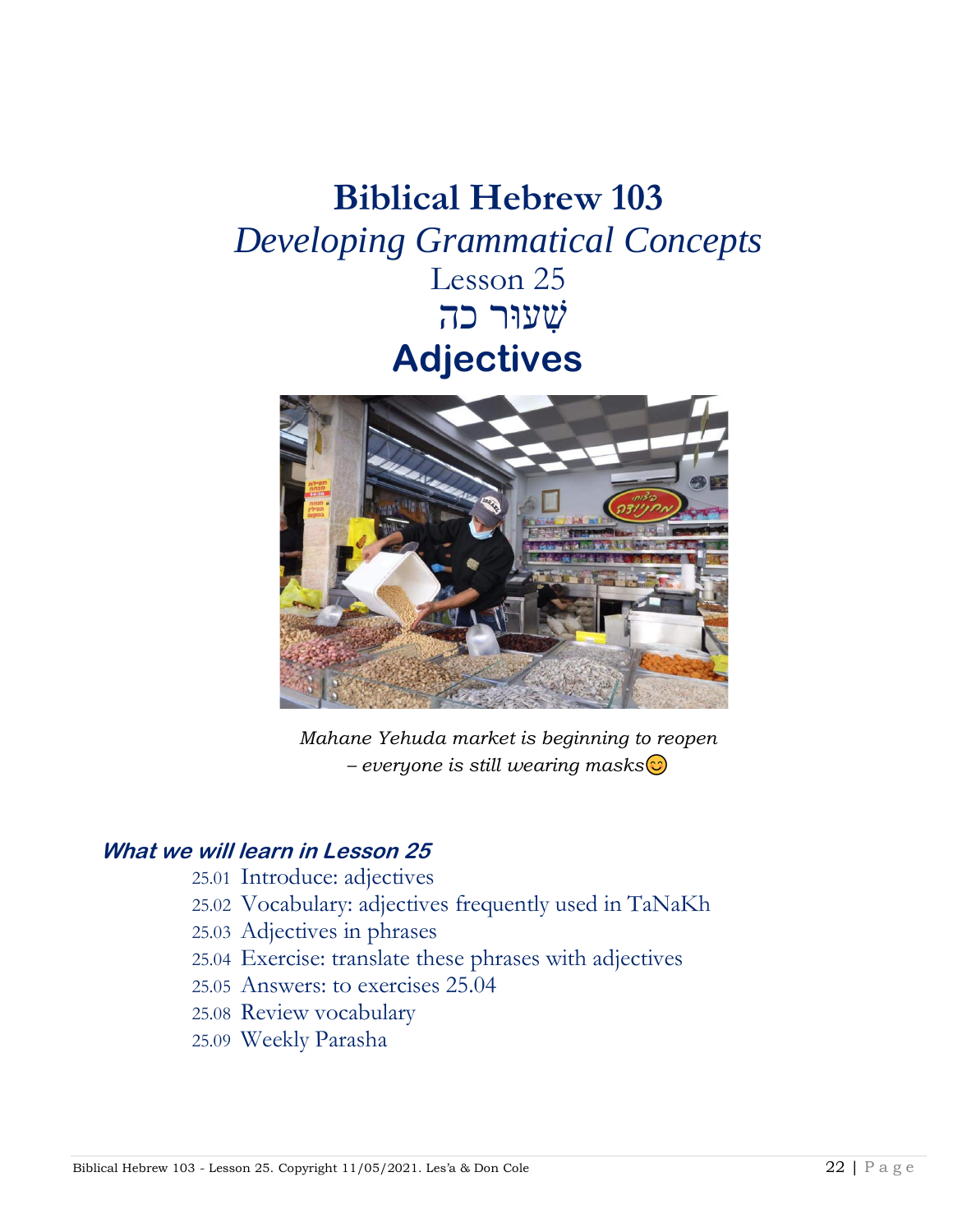#### 25.01 **Introduce: adjectives**

Hebrew has relatively few adjectives. An adjective is a word that describes a noun.

The first type of adjective that we will study are attributive adjectives which clarify or modify an attribute about a noun. And these attributive adjectives, generally, follow the noun they modify.

For example (adjective is **highlighted** in yellow): The **small** horse. The **good** horse.

The inflection endings for adjectives are the same as for nouns:

 $\text{Example: } \mathsf{fs:} \mathsf{n}$ \ mp: יְםְ $\mathsf{sp:} \mathsf{n}$  fp: וֹת

Like Hebrew nouns, attributive adjectives have gender (masculine or feminine) & number (singular or plural) & can have definiteness (on both or either the adjective and noun).

Example: large or big  $(717)$ 

 $\sum$ וֹל<sup>*(ms: masculine singular)*</sup> גְדוֹלָה (fs)

גְדוֹלִים $\pmod{\text{mp}}$ 

הוֹלוֹת (fp)

### 25.02 **Vocabulary: adjectives that occur frequently in the TaNaKh**

| <b>ENGLISH DEFINITION</b>                                                                  | <b>INFLECTION</b> (change of a particular word)<br>* often the kamatz changes to a sheva in these words |                              |                          |                         |
|--------------------------------------------------------------------------------------------|---------------------------------------------------------------------------------------------------------|------------------------------|--------------------------|-------------------------|
|                                                                                            | $\mathbf{m}\mathbf{s}$<br>(masculine singular)                                                          | $f_S$<br>(feminine singular) | mp<br>(masculine plural) | fp<br>(feminine plural) |
| 1). great, big, large                                                                      | אֲגַדוֹל                                                                                                | ∗גּדוֹלה                     | גִּדוֹלִים               | גִּדוֹלוֹת              |
| 2). many, great, numerous                                                                  | רב                                                                                                      | רַכַּה                       | רַבִּים                  | רבות                    |
| 3). evil, wicked, bad                                                                      | רע                                                                                                      | ־עַה                         | ־עִים                    | רעות                    |
| 4). near, close                                                                            | קרוב                                                                                                    | קרובַה                       | קרובִים                  | קרובות                  |
| 5). light, easy, simple                                                                    | קל                                                                                                      | קלָה                         | קלים                     | קלות                    |
| 6). clean, pure (ceremonially) Lev 10:10                                                   | טַהור                                                                                                   | טְהוֹרַה                     | טָהוֹרִים                | טהורות                  |
| 7). beautiful, wonderful                                                                   | יֶפֶה                                                                                                   | יֶפֶּה                       | יָפִים                   | יָפוֹת                  |
| 8). strong, powerful, mighty<br>Deut 31:6, Josh 1:6-9; 1Chron 22:13,<br>28:20, 2Chron 32:7 | תָזָק                                                                                                   | ក្សក្                        | חֲזָקִים                 | חֲזַקות                 |
| 9). unclean, impure (in terms of religion)<br>Lev 10:10                                    | טמא                                                                                                     | טמאה                         | טִמְאִים                 | טִמְאוֹת                |
| 10). straight, honest                                                                      | יָשָר                                                                                                   | יָשָׁרָה                     | יִשֲרִים                 | יִשֲרות                 |
| 11). holy, sacred, hallowed                                                                | קדוש                                                                                                    | קדושה                        | קדושִים                  | קדושות                  |
| 12). good, pleasant, appropriate                                                           | טוב                                                                                                     | טובה                         | טובים                    | טובות                   |

#### Grammar-Made-Simple: attributive adjectives

1). Attributive adjectives generally follow the noun they modify.

have the same inflection endings as nouns: fs:  $\overline{q}$  mp:  $\overline{p}$  fp:  $\overline{p}$  in

- 2). Adjective must agree with the noun (or antecedent) that it modifies in gender (masculine or feminine), number (singular or plural), and definiteness (with or without the article "the").
- 3). Often when the vowel under the 1st letter of the consonant of the masculine singular adjective is a **ָ**  (kamats), the kamats will become a **ְ** (sheva) when the adjective is inflected fs, mp, and fp forms. גְּדֹולֹות & ,גְּדֹולִ ים ,גְּדֹולָּה becomes גָּדֹול ,example For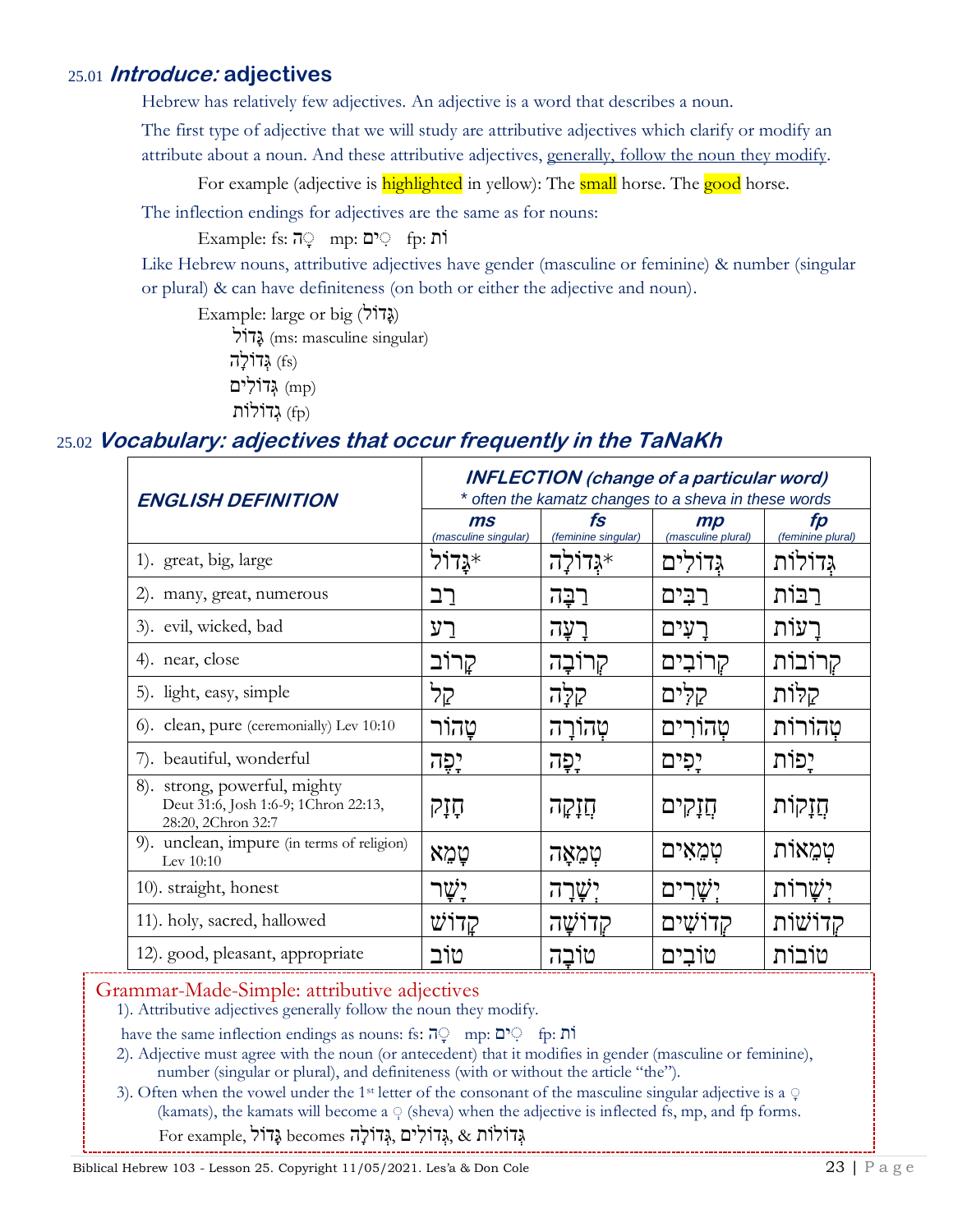#### 25.03 **Adjectives in phrases**

Attributive adjectives 'generally' come after the nouns they describe (or modify). The word order, however, can be reversed if the adjective is to be emphasized.

Attributive adjectives and the nouns they modify agree in gender (masculine or feminine), in number (singular or plural), & in definiteness (with or without the article "the").

NOTE: when an attributive adjective is definite, the noun it modifies must also be definite.

#### Examples:

Indefinite examples (eg, a good horse): Definite examples (eg: the good horse) הַסוּס הַטּוֹב ihe good horse: הַטּוֹב the good horse: הַטּוֹב הַסוּסָה הַטּוֹבָה ithe good mare: הַטּוֹבָה female horse) הַחֹּסוּסָה הַטּוֹבָה הַסּוּסִים הַטּוֹבִים :the good horses הַסוּסִים טוֹבִים  $\qquad \qquad$  the good horses  $\qquad$ הַסוּסוֹת הַטּוֹבוֹת the good mares: הַסוּסוֹת הַטּוֹבוֹת

#### 25.04 **Exercise: translate these phrases with adjectives**

(Hint: refer to vocabulary in 25.02; answers on 25.07)

| 1. | beautiful woman        |  |
|----|------------------------|--|
| 2. | good woman             |  |
| 3. | the good father        |  |
| 4. | good boy               |  |
| 5. | the good boy           |  |
| 6. | good children          |  |
| 7. | a good daughter        |  |
| 8. | evil king              |  |
| 9. | evil kings             |  |
|    | 10. the good kings     |  |
|    | 11. beautiful mother   |  |
|    | 12. the many brothers  |  |
|    | 13. large boy (child)  |  |
|    | 14. big brothers       |  |
|    | 15. the evil daughter  |  |
|    | 16. strong child (boy) |  |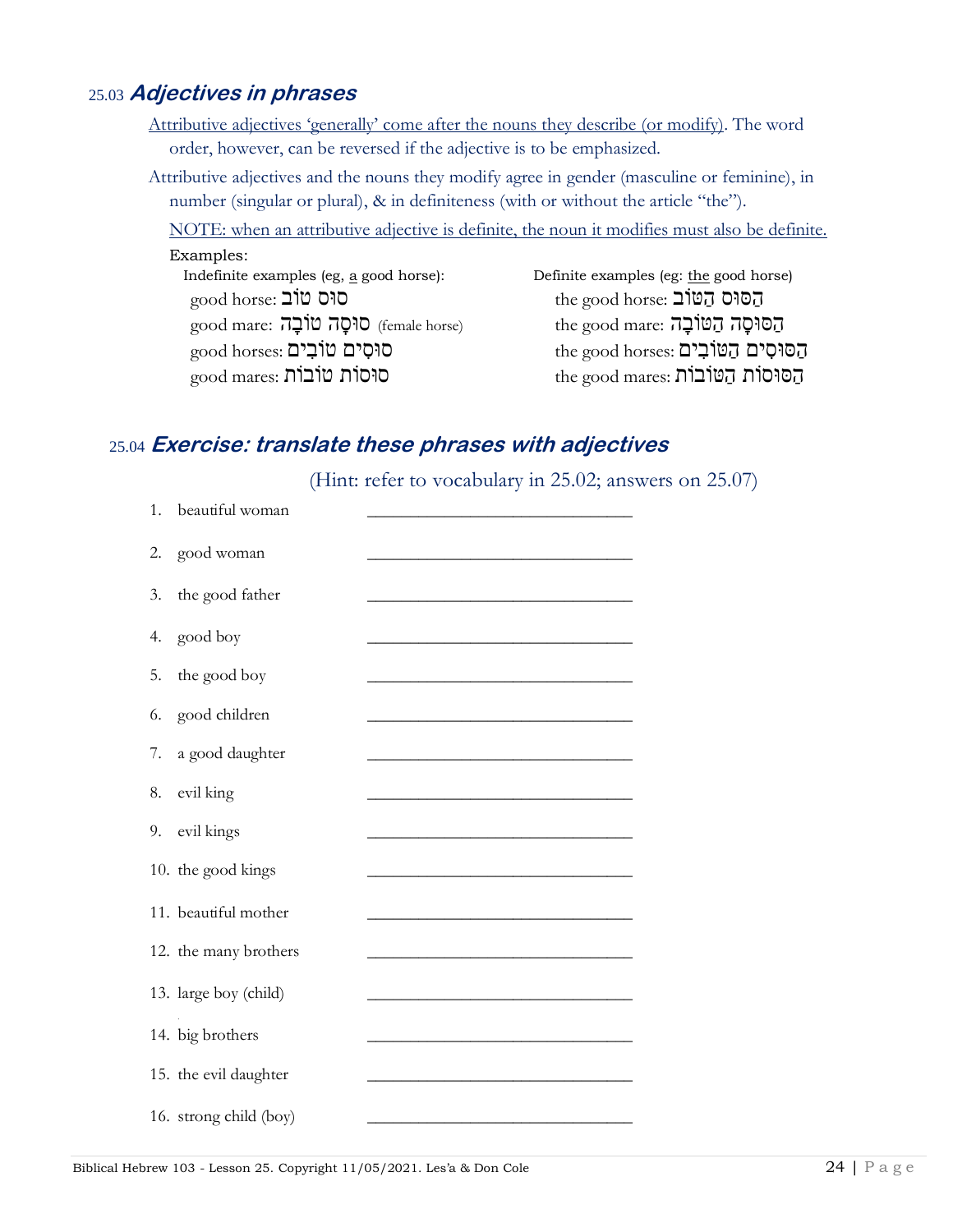| 17. close mountains   |                                                                                                                      |
|-----------------------|----------------------------------------------------------------------------------------------------------------------|
| 18. evil man          | <u> 1980 - Jan James James James James James James James James James James James James James James James James J</u> |
| 19. strong kings      |                                                                                                                      |
| 20. holy book         |                                                                                                                      |
| 21. beautiful house   | <u> 1989 - Johann John Stone, mars et al. (</u>                                                                      |
| 22. the big mountains | <u> 1980 - Johann Barbara, martxa alemaniar arg</u>                                                                  |
| 23. good king         | <u> 1989 - Johann Barbara, martxa alemaniar a</u>                                                                    |
| 24. the big house     |                                                                                                                      |
| 25. good daughters    |                                                                                                                      |
| 26. many women        |                                                                                                                      |
| 27. many days         |                                                                                                                      |
| 28. and a great wind  |                                                                                                                      |
| 29. honest women      |                                                                                                                      |
| 30. holy men          |                                                                                                                      |

# 25.05 **Answers to Exercises**

#### **Answers to Exercise: 25.04**

| 1. | beautiful woman                  | אִשֵׁה יַפַּה     |
|----|----------------------------------|-------------------|
| 2. | good woman                       | אִשַׁה טוֹבַה     |
| 3. | the good father (Ezek 18:4)      | הָאָב הַטּוֹב     |
| 4. | good boy                         | יֵלֵד טוֹב        |
| 5. | the good boy                     | היֵלֵד הַטּוֹב    |
| 6. | good children                    | יִלְדִים טוֹבִים  |
|    | 7. a good daughter               | בַּת טוֹבַה       |
|    | 8. evil king                     | מֵלֵךְ רַע        |
| 9. | evil kings                       | מִלַכִים רַעִּים  |
|    | 10. the good kings               | המלכים הטובים     |
|    | 11. beautiful mother             | אֵם יַפַּה        |
|    | 12. the many brothers (Num 32:6) | האחים הרבים       |
|    | 13. large boy (child)            | יֵלֵד גֵּדוֹל     |
|    | 14. big brothers                 | אַחִים גִּדוֹלִים |
|    | 15. the evil daughter            | הַבַּת הָרָעָה    |
|    | 16. strong child (boy)           | יֵלֵד חַזַק       |
|    | 17. close mountains (Ps 68:16)   | קָרִים קִרוֹבִים  |